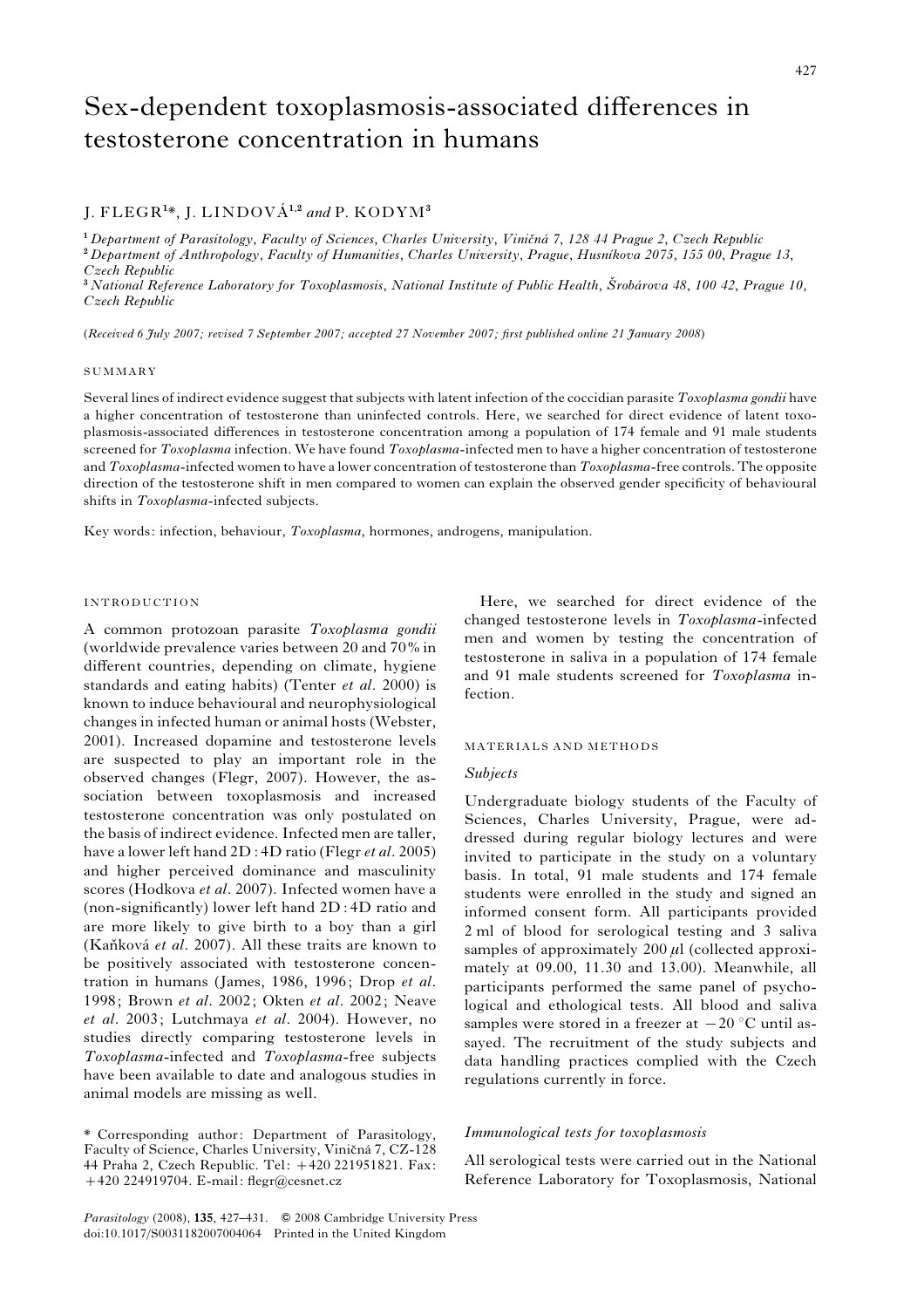Institute of Public Health, Prague. Specific anti-Toxoplasma IgG ELISA (in-house test NRL TOXO – Pokorný et al. 1989); and the complement fixation test (CFT – SEVAPHARMA, Prague) which is more reliable in old  $T$ . gondii infections as decrease in CFT titres is more regular (Warren and Sabin, 1942; Kodym et al. 2007) were performed in all subjects. Anti-Toxoplasma IgM antibodies were determined by ELISA (TestLine, Brno) optimized for early detection of acute toxoplasmosis in subjects with CFT titres of  $\geq 1:64$ . Toxoplasma antibody titres in the sera were measured at dilutions between 1 : 8 and 1 : 1024. The subjects with positive IgG ELISA values, CFT titres higher or equal than 1 : 8 and testing IgM negative by ELISA (positivity index<0. 9) were considered latent toxoplasmosis positive.

# Radioimmunoassay (RIA) test for testosterone

All testosterone assays were performed at the Institute of Endocrinology, Prague. Saliva samples and controls or blanks (double-distilled water), 1. 0 ml each, were spiked with [<sup>3</sup> H] testosterone (Radiochemical Centre, Amersham, UK, 1200 dpm/ sample), and extracted in duplicate with diethyl ether (4 ml) in stoppered glass tubes. The aqueous phase was frozen in solid carbon dioxide, the organic phase was decanted and the ether was evaporated to dryness. The extracts were dissolved in ethanol (500  $\mu$ l), and then  $100 \mu l$  of the solution were removed for determination of the losses during the extraction, while the rest was evaporated again and taken for radioimmunoassay. A standard curve consisting of 0.025, 0.05, 0.1, 0.2, 0.4, 0.8, 1.6 and 3.2 nmol/l testosterone in duplicate was prepared. Antiserum (rabbit anti-testosterone-3-CMO: BSA, working dilution 1:100 000) and the tracer  $($ [ $125$ I] iodohistaminyl testosterone derivative,  $15000$  cpm),  $100 \mu$ l each, were added, the volume was adjusted to  $300 \mu$ l with the working buffer (20 mmol sodium phosphate saline containing sodium azide and BSA, 0. 1% each) and the tubes were equilibrated at room temperature for 1 h or overnight at  $4^{\circ}$ C. After incubation, 1 ml of dextran-coated charcoal suspension (0. 025 and 0. 25 g/100 ml, respectively) was added to each tube to separate the free fraction and the radioactivity of <sup>125</sup>I was measured in the supernatant using a 12-channel gamma counter (Berthold, FRG). Results were calculated from the standard curve using a log-logit transformation, corrected for recovery and expressed as nmol of testosterone per litre of sample. The samples were assayed in triplicate. Because of the low volume of some saliva samples (the minimum limit for a reliable assay was  $100 \,\mu$ l) the complete testosterone concentration data (all 3 samples) were not obtained for all subjects.

#### **Statistics**

Differences in age and testosterone concentration between men and women were measured with ttests. The relation between the average testosterone concentration in all (usually 3) samples of a particular subject and independent factors sex, age and Toxoplasma infection was tested with General Linear Models (GLM). The difference was also analysed with repeated measures GLM, with concentration of testosterone in samples 1–3 as a dependent variable and sex, age and toxoplasmosis as independent variables, in 236 subjects with available data from all 3 saliva samples (126 Toxoplasma-infected and 26 Toxoplasma-free women, 62 Toxoplasma-infected and 22 Toxoplasma-free men). If the Mauchly's test indicated violation of the sphericity assumption, the degrees of freedom were corrected using the Greenhouse-Geisser method. The separate analyses for men and women were performed with GLM (with the covariate age) and (nonparametric) Mann-Whitney U test (without any covariate). All parametric statistical tests were performed with logtransformed testosterone concentrations; however, there was practically no qualitative difference between results of statistical tests performed either with or without log transformation of the testosterone concentration data. All analyses including the tests of analyses assumptions (Levene tests of homogeneity, univariate and multivariate Lack of fit tests, Mauchly's tests of sphericity) were performed with SPSS 12.0.

#### RESULTS

The average age of 174 women was 21.03 years, range 18–28, median 21, lower quartile 20, upper quartile 22, average concentration of testosterone was 0. 230 ng/ml, range 0. 035–0. 860, median 0. 201, lower quartile 0. 148, upper quartile 0. 275, The average age of 91 men was 20.91 years, range 19–27, median 20, lower quartile 20, upper quartile 22, average concentration of testosterone was 0. 387 ng/ml, range 0.083-1.088, median 0.358, lower quartile 0.266, upper quartile 0. 485. The difference in age between women and men was non-significant  $t_{263}=0.494$ ,  $P=$ 0.62. However, we found significantly higher levels of testosterone  $(t_{263} = -8.133, P < 0.0001)$  in men than in women.

Twenty-nine  $(16.7%)$  women and 23  $(25.3%)$  men were Toxoplasma-infected. The difference between Toxoplasma-infected and Toxoplasma-free subjects in average testosterone concentration estimated by GLM with independent factors sex, age and toxoplasmosis was nonsignificant  $(F_{1,260} = 0.906, P =$  $(0.342, \eta^2 = 0.003)$ . At the same time, the effect of the toxoplasmosis-sex interaction on the testosterone concentration was highly significant  $(F_{1,260} = 13.434,$  $P < 0.001$ ,  $\eta^2 = 0.049$ ). Infected men had higher and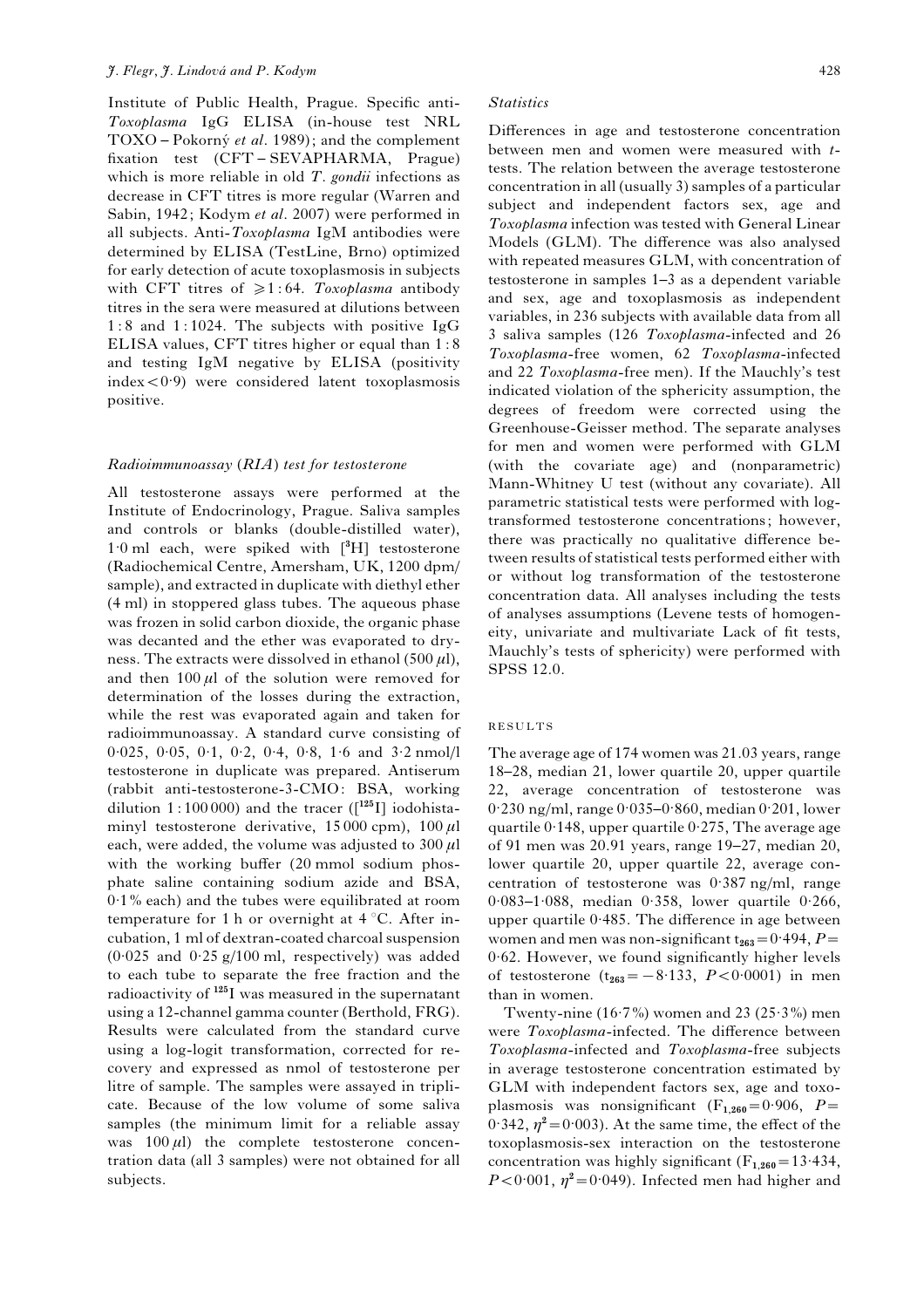

Fig. 1. Average testosterone levels in saliva of Toxoplasma-free and Toxoplasma-infected men and women. Boxes represent standard errors; spreads represent standard deviations.

infected women had lower testosterone levels than Toxoplasma-free men and women, respectively (Fig. 1). The difference in testosterone concentration was significant for women (GLM:  $F_{1,171} = 12.643$ ,  $P < 0.001$ ,  $\eta^2 = 0.069$ , M-W: U = 1298,  $P = 0.001$ ) and non-significant for men  $(F_{1,88} = 2.678, P = 0.105,$  $\eta^2 = 0.030$ , M-W: U = 645,  $P = 0.211$ ).

The results of repeated measures GLM, with concentration of testosterone in samples 1–3 as a dependent variable and sex, age and toxoplasmosis as independent variables, were similar to those of GLM analyses with the average testosterone concentration for samples 1–3 as a dependent variable. The effect of toxoplasmosis was non-significant  $(F_{1,231} = 1.155,$  $P=0.284$ ,  $\eta^2=0.005$ ) while the effects of toxoplasmosis-sex interaction  $(F_{1,231} = 16.347, P < 0.001,$  $\eta^2 = 0.066$ ) was significant. The effect of timetoxoplasmosis-sex interaction was non-significant  $(F_{1.86,429.55} = 2.464, P = 0.090, \eta^2 = 0.011, \text{ linear con-}$ trast:  $F_{1,231} = 0.207$ ,  $P = 0.649$ ,  $\eta^2 < 0.001$ , quadratic contrast:  $F_{1,231} = 6.047$ ,  $P = 0.015$ ,  $\eta^2 = 0.026$ ). Separate repeated measures GLM analyses for women and men have shown significant effects of toxoplasmosis in women (F<sub>1,149</sub> = 15.579, P < 0.001,  $\eta^2$  = 0.095) and of time-toxoplasmosis interaction in men  $(F_{2,162}$ = 3.283,  $P < 0.040$ ,  $\eta^2 = 0.039$ , linear contrast:  $F_{1,81} = 0.095$ ,  $P = 0.759$ ,  $\eta^2 = 0.001$ , quadratic contrast:  $F_{1,81} = 7.959$ ,  $P = 0.006$ ,  $\eta^2 = 0.089$ ), (Fig. 2).

#### DISCUSSION

We have found *Toxoplasma*-infected men to have a higher concentration of testosterone and Toxoplasma-infected women to have a lower concentration of testosterone than Toxoplasma-free subjects. The difference was significant for all 3 saliva samples in women but only for saliva samples 1 (collected at 09.00) and 3 (collected at 13.00) in men.

The proximal mechanism of association between testosterone and toxoplasmosis is not clear. As



Fig. 2. Changes of testosterone level in saliva of Toxoplasma-free (empty circles) and Toxoplasma-infected (black circles) subjects between 09.00 and 13.00. Vertical bars denote 0. 95 confidence intervals.

stressed in previous articles (Flegr et al. 2005; Hodkova et al. 2007), a case control study cannot decide whether Toxoplasma infection induces changes in testosterone concentration or whether low-testosterone and high-testosterone subjects differ in the probability of acquiring Toxoplasma infection or both. High concentrations of testosterone are known to have immunosuppressive effects (Roberts et al. 2001; Schuster and Schaub, 2001). The results of the present study, in particular the lower concentration of testosterone in Toxoplasma infected women, however, make the immunosuppression-based explanation of the association between Toxoplasma infection and testosterone concentration rather unlikely.

The increased level of testosterone in men could be explained by a positive association between testosterone and dopamine (Szczypka et al. 1998; Dominguez and Hull, 2005; Hull et al. 2004) that can increase in response to local inflammatory processes in the infected brain (Flegr, 2007). However, we have no explanation for the decreased testosterone in infected women.

It has been shown in several studies that latent toxoplasmosis has gender-different effects on the personality factors A (warmth), G (rule consciousness), L (vigilance, mistrust) and Q3 (self-control, self-image) from Cattell's 16PF Questionnaire (Flegr et al. 1996, 2000). Behavioural experiments also showed gender-different effects in behavioural variables Self-Control and Clothes Tidiness (analogue to the 16PF factors G – conscientiousness and Q3 – self-control), with infected men scoring significantly lower than uninfected men and infected women scoring non-significantly higher than uninfected women (Lindová et al. 2006).

Biological and psychological hypotheses were suggested to explain the opposite directions of personality factor scores and behavioural shifts in men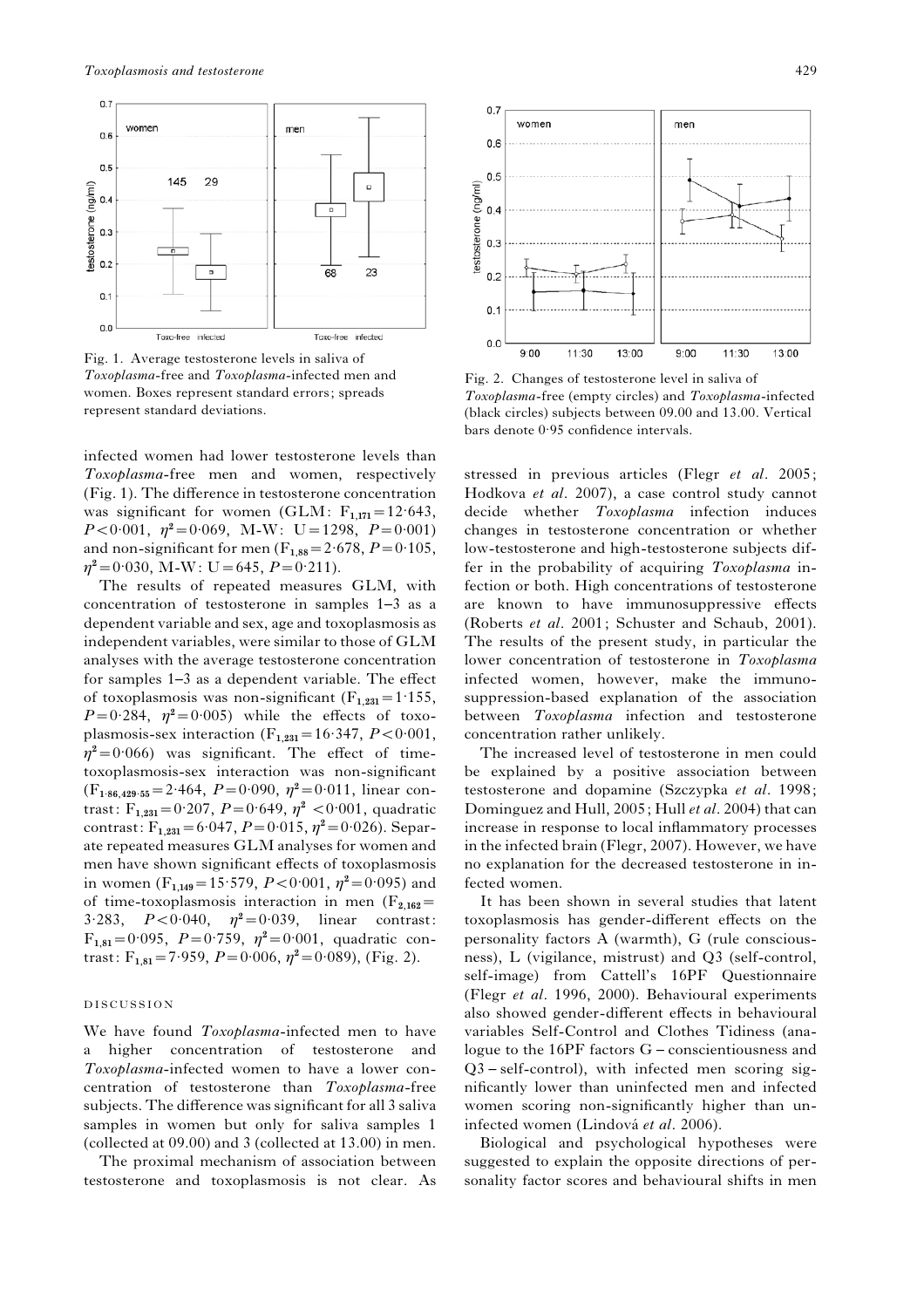and women. According to the biological hypothesis, infected intermediate hosts are manipulated by the parasite to behave in a way which makes them easier prey for the final host (Lindová et al. 2006). In primitive human societies, being reserved, detached and critical of other people, being uncontrolled, lax, disregarding rules (low Self Control) and untidily dressed would isolate males from a group, making them a more probable prey. The opposite traits in infected woman could make her more attractive for potential sexual partners, and in such a way increase the rate of its transmission into the offspring.

The psychological hypothesis assumes that men and women use a different strategy to cope with nonspecific stressors (including toxoplasmosis) (Lindová et al. 2006). There is some evidence that men are socialized to cope with stress differently from women. Men are expected to use more problem-focused forms of coping, while women are brought up to cope with an emotion-focused style (Brems and Johnson, 1989; Carver et al. 1989). Thus, coping with toxoplasmosis, men would be expected to withdraw from society in order to concentrate on the 'problem', whereas women would be expected to turn to society, where they can express their emotions.

Our present results suggest that the genderdifferent effects of latent toxoplasmosis on behavioural traits and personality factor scores can be the product of the opposite effects of toxoplasmosis on testosterone levels. The changes in testosterone concentration in men and women can be either sideeffects of the Toxoplasma activities or a result of the specific manipulation activity of the parasite aimed to increase the probability of its transmission from intermediate to definitive host (Dawkins, 1982; Barnard and Behnke, 1990). Therefore, our testosterone hypothesis is compatible with the biological explanation mentioned above.

Although several pieces of indirect evidence for increased testosterone in Toxoplasma-infected men have been recently reported, we present here the first piece of direct (biochemical) evidence for the changed testosterone concentration in saliva of infected subjects. Surprisingly, our study has not only confirmed a positive association between latent toxoplasmosis and testosterone level in infected men but also has shown a negative association between latent toxoplasmosis and testosterone level in infected women. Obviously, it is not possible to perform an infection experiment in the human-Toxoplasma system. The relatively low incidence of toxoplasmosis would also make a longitudinal study rather inefficient. Therefore, the direction of causality between toxoplasmosis and testosterone level will probably need to be studied in experimentally infected laboratory animals.

We thank Aleš Kuběna for his help with statistical analysis. This research was supported by grant no. 406/07/0581 of

the Grant Agency of the Czech Republic, 160/2006/B-B10/ PrF GAUK and grant no. 0021620828 of the Czech Ministry of Education.

#### **REFERENCES**

- Barnard, C. J. and Behnke, J. M. (1990). Parasitism and Host Behaviour. 1st Edn. Taylor and Francis, New York.
- Brems, C. and Johnson, M. E. (1989). Problem-solving appraisal and coping style – the influence of sex-role orientation and gender. Journal of Psychology 123, 187–194.
- Brown, W. M., Hines, M., Fane, B. A. and Breedlove, S. M. (2002). Masculinized finger length patterns in human males and females with congenital adrenal hyperplasia. Hormones and Behavior 42, 380–386.
- Carver, C. S., Scheier, M. F. and Weintraub, J. K. (1989). Assessing coping strategies – a theoretically based approach. Journal of Personality and Social Psychology 56, 267–283.
- Dawkins, R. (1982). The Extended Phenotype, the Gene as the Unit of Selection. 1st Edn. W.H. Freeman, Oxford.
- Drop, S. L. S., De Waal, W. J. and Keizer-Schrama, S. M. P. F. (1998). Sex steroid treatment of constitutionally tall stature. Endocrine Reviews 19, 540–558.
- Dominguez, J. M. and Hull, E. M. (2005). Dopamine, the medial preoptic area, and male sexual behavior. Physiology and Behavior 86, 356–368.
- Flegr, J. (2007). Effects of Toxoplasma on human behavior. Schizophrenia Bulletin 33, 757–760.
- Flegr, J., Hruskova, M., Hodny, Z., Novotna, M. and Hanusova, J. (2005). Body height, body mass index, waist-hip ratio, fluctuating asymmetry and second to fourth digit ratio in subjects with latent toxoplasmosis. Parasitology 130, 621-628.
- Flegr, J., Kodym, P. and Tolarova, V. (2000). Correlation of duration of latent Toxoplasma gondii infection with personality changes in women. Biological Psychology 53, 57–68.
- Flegr, J., Zitkova, S., Kodym, P. and Frynta, D. (1996). Induction of changes in human behaviour by the parasitic protozoan Toxoplasma gondii. Parasitology 113, 49–54.
- Hodkova, H., Kolbekova, P., Skallova, A., Lindová, J. and Flegr, J. (2007). Higher perceived dominance in Toxoplasma infected men – the new evidence for role of increased level of testosterone in toxoplasmosisassociated changes in human behavior. Neuroendocrinology Letters 28, 101–105.
- Hull, E. M., Muschamp, J. W. and Sato, S. (2004). Dopamine and serotonin: influences on male sexual behavior. Physiology and Behavior 83, 291–307.
- James, W. H. (1986). Hormonal control of sex ratio. Journal of Theoretical Biology 118, 427–441.

James, W. H. (1996). Evidence that mammalian sex ratios at birth are partially controlled by parental hormone levels at the time of conception. Journal of Theoretical Biology 180, 271–286.

Kaňková, Š., Šulc, J., Nouzová, K., Fajfrlík, K., Frynta, D. and Flegr, J. (2007). Women infected with parasite Toxoplasma have more sons. Naturwissenschaften 94, 122–127.